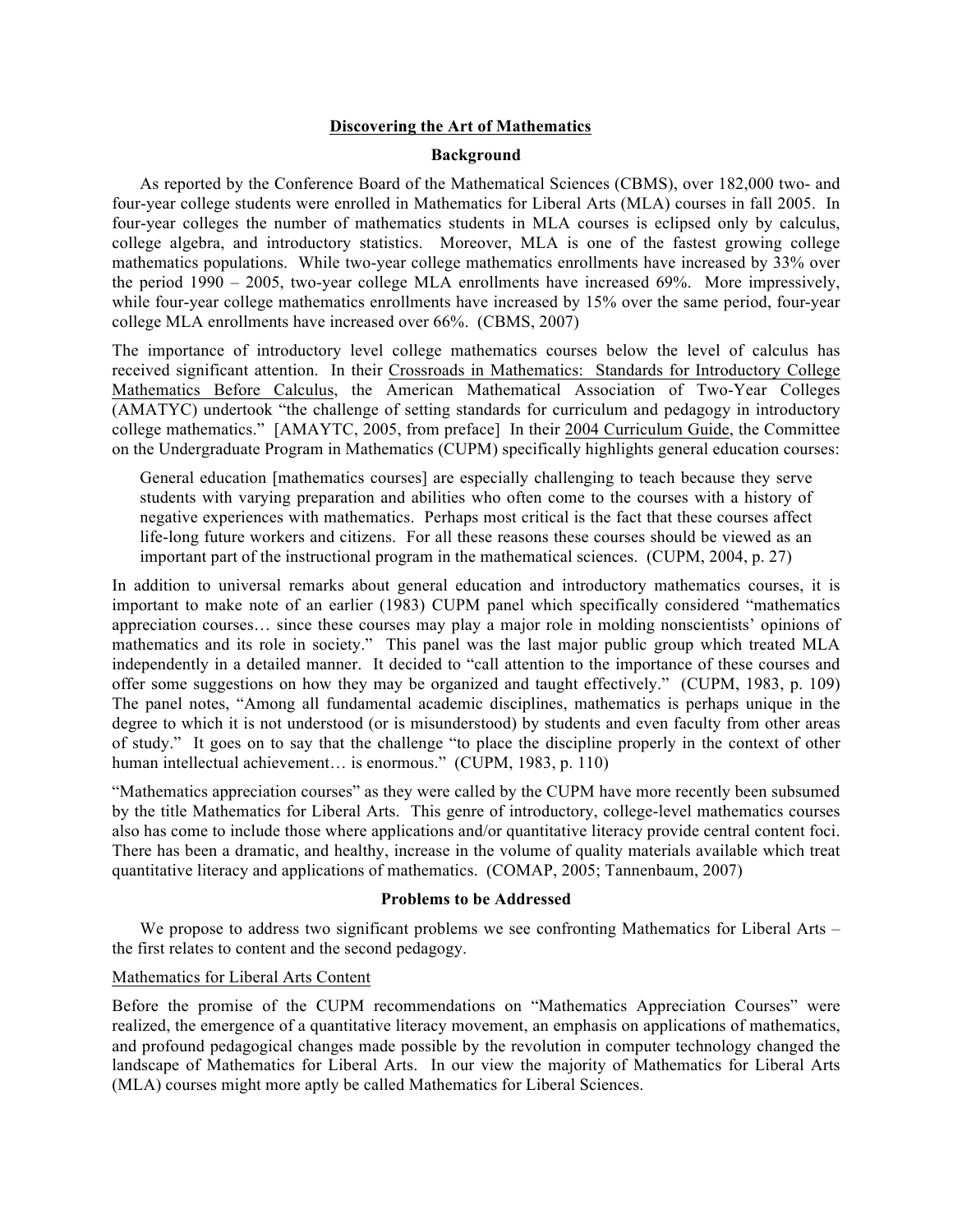We recognize and respect the importance of quantitative literacy, applications, and technology in all general introductory level mathematics courses. However, we feel that these topics have come to form a dominant paradigm for MLA. We do not believe this is a healthy balance for this genre.

Without real participation from across the disciplines in a mathematics across the curriculum movement, quantitative literacy and applications of mathematics are relegated to general education mathematics courses. This both entrenches the "two culture" divide and leaves Departments of Mathematics with the entire burden for these critical tasks. As these topics have become the focus in MLA, we lose contact with the natural, powerful bridge that has long kept mathematics as a liberal art and a cornerstone of higher education. This bridge is constructed from essential connections to the liberal arts; to philosophy, art and aesthetics, history, humanism (White, 1993), culture, and reasoning. As CUPM states,

College students study the best paintings, the most glorious music, the most influential philosophy, and the greatest literature of all time. Mathematics departments can compete on that elevated playing field by offering and making accessible to all students intriguing and powerful mathematical ideas… Indeed, these courses [general education and introductory mathematics courses] should be developed and offered with the philosophy that the mathematical component of every student's education will contain some of the most profound and useful ideas that the student learns in college. [CUPM, 2004, p. 28]

Discovering the Art of Mathematics is designed to meet this challenge directly. The content which makes up the texts and supplemental materials in this library is significant, intellectually challenging mathematics which nurtures the natural connections to the liberal arts.

The most widely available, accessible writing focusing on connections of mathematics to the liberal arts, connections of mathematics to intellectual life, and on contemporary mathematics are the numerous trade books written for general, non-specialized audiences. While many are of the highest quality, they are generally stripped of "mathematical formulas and computations" to "make for easier reading." Any real understanding of mathematics cannot be stripped so bare of its essential elements.

### Mathematics for Liberal Arts Pedagogy

Another drawback of the trade books for lay audiences just considered is that they are precisely long lectures transcribed into text. We subscribe to Paul Halmos' maxim "the only way to learn mathematics is to do mathematics"? Certainly policy documents have been reminding us we should. A "Basic Principle" cited in Crossroads of Mathematics is, "*Mathematics must be taught as a laboratory discipline.* Effective mathematics instruction should involve active student participation." (AMAYTC, 1995) Similarly, the Boyer Report states, "The inquiry-based learning urged in this report requires a profound change in the way undergraduate teaching is structured... Traditional lecturing should not be the dominant mode of instruction... The ideal embodied in this report would turn the prevailing undergraduate culture of receivers into a culture of inquirers, a culture in which faculty, graduate students, and undergraduates share an adventure of discovery." (Boyer Report, 1998, p. 16)

Generally, as teachers of MLA we have not done this. In 2005, 79% of Mathematics for Liberal Arts courses taught at two-year colleges were taught using the "standard lecture mode." (CBMS, 2007, p. 148) There is no evidence to suggest a different situation in four-year colleges where over 55% of Mathematics for Liberal Arts students are taught by faculty who are neither tenured nor in tenure-track positions. We remain, a quarter century later, largely in the situation CUPM reported on in 1983:

Such courses are taken by a large number of students, frequently as their last formal contact with mathematics. Yet in most institutions they are given very low priority; they are frequently taught perfunctorily, without a clear set of objectives, by faculty who lack appropriate interest or credentials. (CUPM, 1983, p. 109)

Pedagogy is largely driven by the availability of appropriate curricular materials, particularly in settings like those just described. The explosion of technology in mathematics teaching has received significant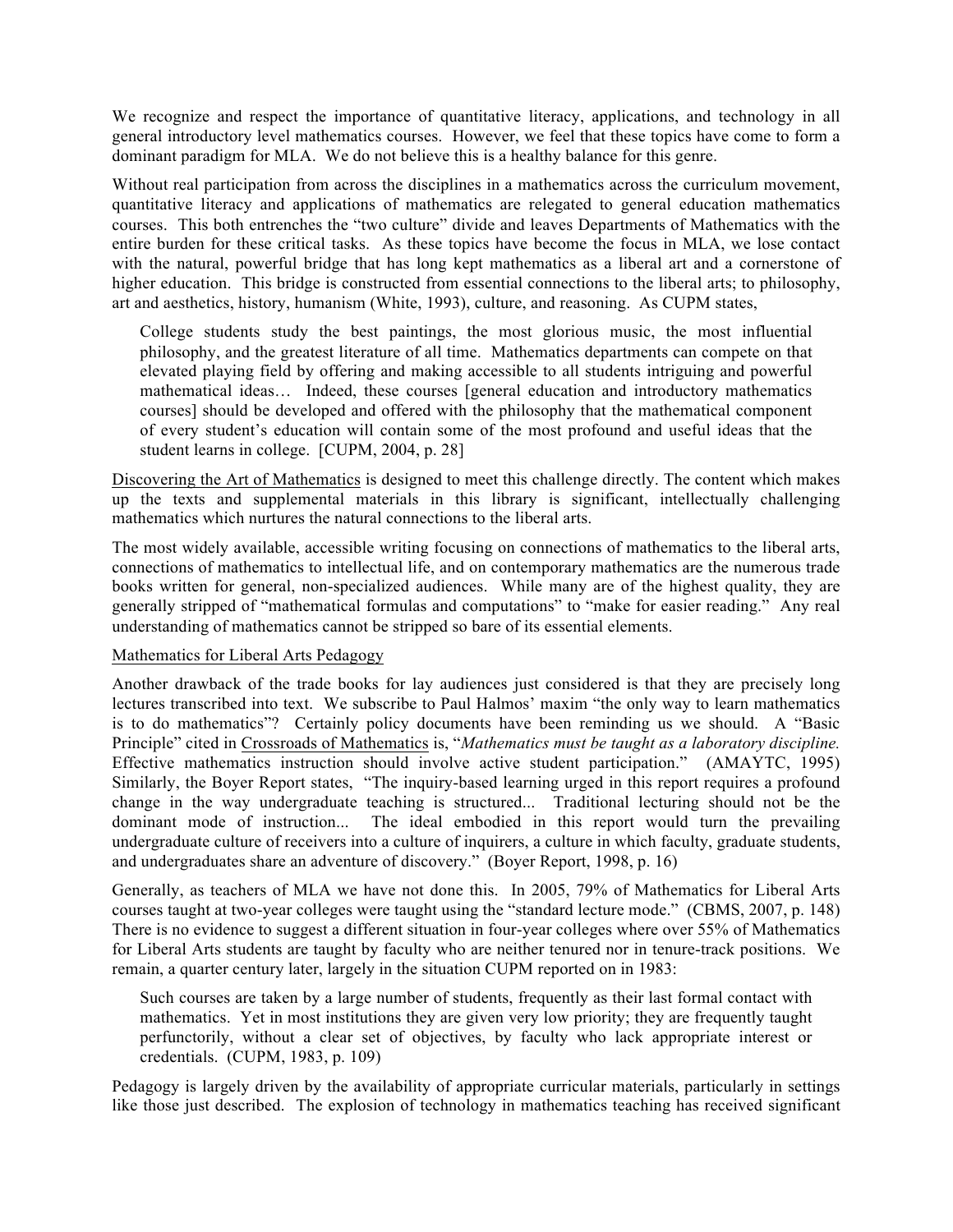support. As noted above, there is a significant body of high-quality materials available for quantitative literacy and applications of mathematics. In contrast, there is a much smaller selection of MLA texts, and their typical pedagogical approach make them quite hard to adapt to more inquiry-based and active learning approaches. This is a significant problem as an MLA course "requires more planning and preparation than almost any other mathematics course if it is to be successful." (CUPM, 1983, p. 111)

In Crossroads of Mathematics we are told, "development of new materials based on the standard set forth in this document is essential to lasting reform." (AMAYTC, 1995) In this project we have begun to do this. Our proposal outlines how we can continue our powerful progress. To begin, we provide a glimpse into the type of mathematical experience our materials provide for MLA students.

## **Vignette – A Day in Our Mathematics for Liberal Arts Classroom**

It's still five minutes before class starts when I walk into the room. Each of the nine tables in the classroom has 2 or 3 students seated at it. Of the two dozen students already in the classroom a few are just sitting idly or chatting while getting organized, but most are already doing mathematics. They're already "getting their math on" as they often say. Their notebooks are open, already recording ideas, diagrams, data, guesses, patterns, computations, and rationales. Soon these things will be transformed into more formal responses to investigative prompts, conjectures, proofs, and mini-essays.

Individually I greet the few students who notice I have arrived, put the quote of the day on the board, and tour the room to see how everybody's work is progressing. As I do, the room fills up to its 35 student capacity, and by the time class is supposed to "start" every student is doing mathematics. Typically it takes only a few classes at the beginning of the semester for the students to be drawn in to being the center of the mathematical experience, and this group is no different. I've said nothing to the class as a whole, given no direction for them to start working, yet each student/group has picked up their mathematical exploration just where they previously left off.

Our focus this semester has been patterns. Our most recent foray is into a more strictly mathematical landscape than usual  $-$  the prime numbers. We're looking for strings of primes generated by a cylindrical "quadratic number sieve" that each student has constructed out of paper expressly for this purpose.

I approach a group who is a bit behind and now all of its members are focused on our materials. As I expect, they're having trouble deciphering a suite of investigative prompts:

So what else can we say about the distribution of the primes? Consider the sequence of numbers  $10^6$ !+2,  $10^6$ !+3, ...,  $10^6$ !+ $10^6$ .

- 46) Explain why the numbers in this sequence are consecutive numbers.
- 47) How many numbers are there in this sequence?
- 48) Show that each of the numbers in this sequence in composite.
- 49) Contrast your answer in 48) with the conclusion of our earlier investigation we called the twin prime conjecture.

I urge them to be a bit more active and write things out. Almost immediately one student proclaims, "I get it." She quickly takes on the role of teacher and the group is happily back on their own.

I approach another group who also has communication needs. "Our group was in the library last night and we were having trouble figuring out how to explain this," one student shares. They are working on the investigations given in the box below. Sieves in hand, they show me exactly what they had discovered. As they articulate their ideas verbally, it becomes clear how they can construct a clear, coherent, well-supported descriptions and rationales for the results of their investigation – with very little guidance from me.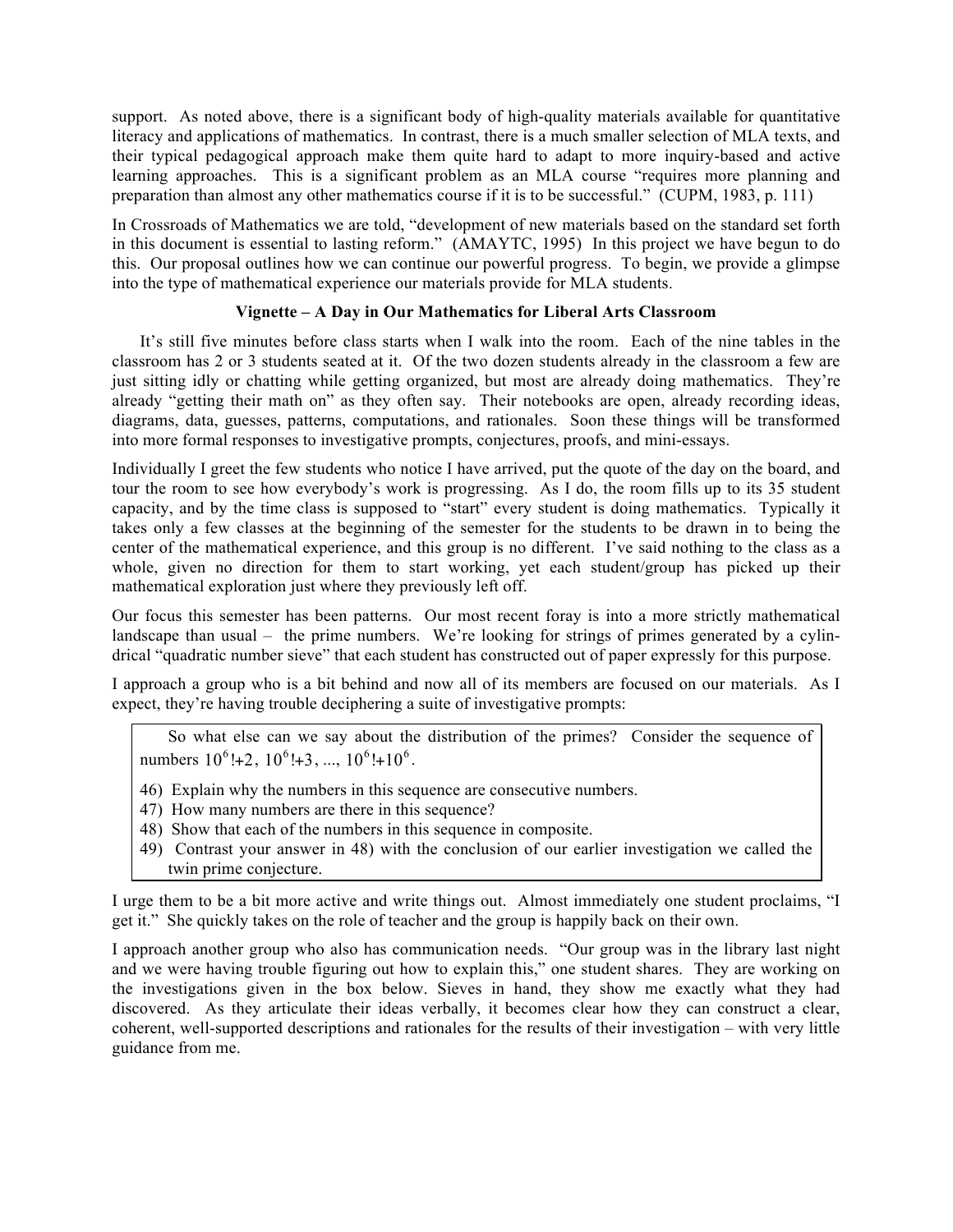- 66) Show that the first differences of the values of the quadratic  $q(n) = n^2 + n + c$  will be the same as those of the function  $f(n) = n^2 + n$  and  $s(n) = n^2 + n + 17$  we investigated above regardless of the value of *c*.
- 67) Rotate the sieve so the sieve setting is 17. What do you notice about the entries in the windows? I.e. precisely how do these entries relate to results of earlier investigations?
- 68) Repeat 67) with a sieve setting of 0.
- 69) You should see a critical relationship between entries in the windows for a given sieve setting and the functions *q* parameterized by the value of *c*. Describe this relationship precisely.

I continue around the room to a group who I notice is less active than normal and query them about their progress. "We don't know what to do, how to get conjectures for this goal." They point to the prompt:

**Goal:** Understand the ways in which functions  $q(n) = n^2 + n + c$  generate primes as outputs depending on the value of the parameter *c*.

I ask them to show me what they've done. They use their sieves to illustrated that they clearly have several well-developed strategies for looking for strings of primes. "Why aren't you using even settings?" I ask. "Because all the results are even. They're not prime." "Shouldn't that be a conjecture? Isn't that part of your understanding of the goal?" I can see the change wash over them as they begin to talk excitedly about other parts of their strategy that quickly become conjectures that are recorded in their notebooks.

As I pass another group one of the students tells me, "Yesterday in my criminal justice class the professor was talking about burden of proof in civil versus criminal trials. That's kind of like all that stuff we've done about inductive and deductive reasoning, right?" The group and I talk about the parallels. As we talk I realize a contentious debate about something mathematical is brewing in a group across the room. I'm not close enough to overhear the details, but I know this is fundamental to real learning. I'll check on them in a bit to see what they have concluded.

Class goes on happily like this for about thirty minutes until I call for a pause so I can make a few announcements, tie some mathematical issues together and talk about how we'll evaluate our current body of work. Since we've done a "notebook quiz" and an "oral exam" for the last two sections respectively, the students will write up all their results for summative assessment of this section. I show them the lead article "Prime Number Patterns" (Granville, 2008) in the April *American Mathematical Monthly* and the cover of the May *Notices of the American Mathematical Society*. I'm excited because the former describes tantalizing progress towards solutions of questions we're investigating and the latter shows a two-dimensional Sieve of Eratosthenes that bears striking resemblance to the quadratic number sieve we've built and used for the past few weeks. The students see that the course materials have already given them a context for and connection to these new papers. I'm eager to see their essay responses to summary questions that close this section that will be handed in shortly:

- Essay 1) How does it feel to be working on mathematics fundamentally related to two 1\$ Million Millennium Prize Problems?
- Essay 2) In your opinion, how do you think mathematicians feel about the status of our understanding of the distribution of the primes?
- Essay 3) You've read about the importance of primes in data encryption and security. Should this have some impact on mathematicians efforts to solve the Riemann Hypothesis?
- Essay 4) In this section you worked on mathematics that has captivated mathematicians through the ages. You have learned about some of the history and contemporary progress. Compare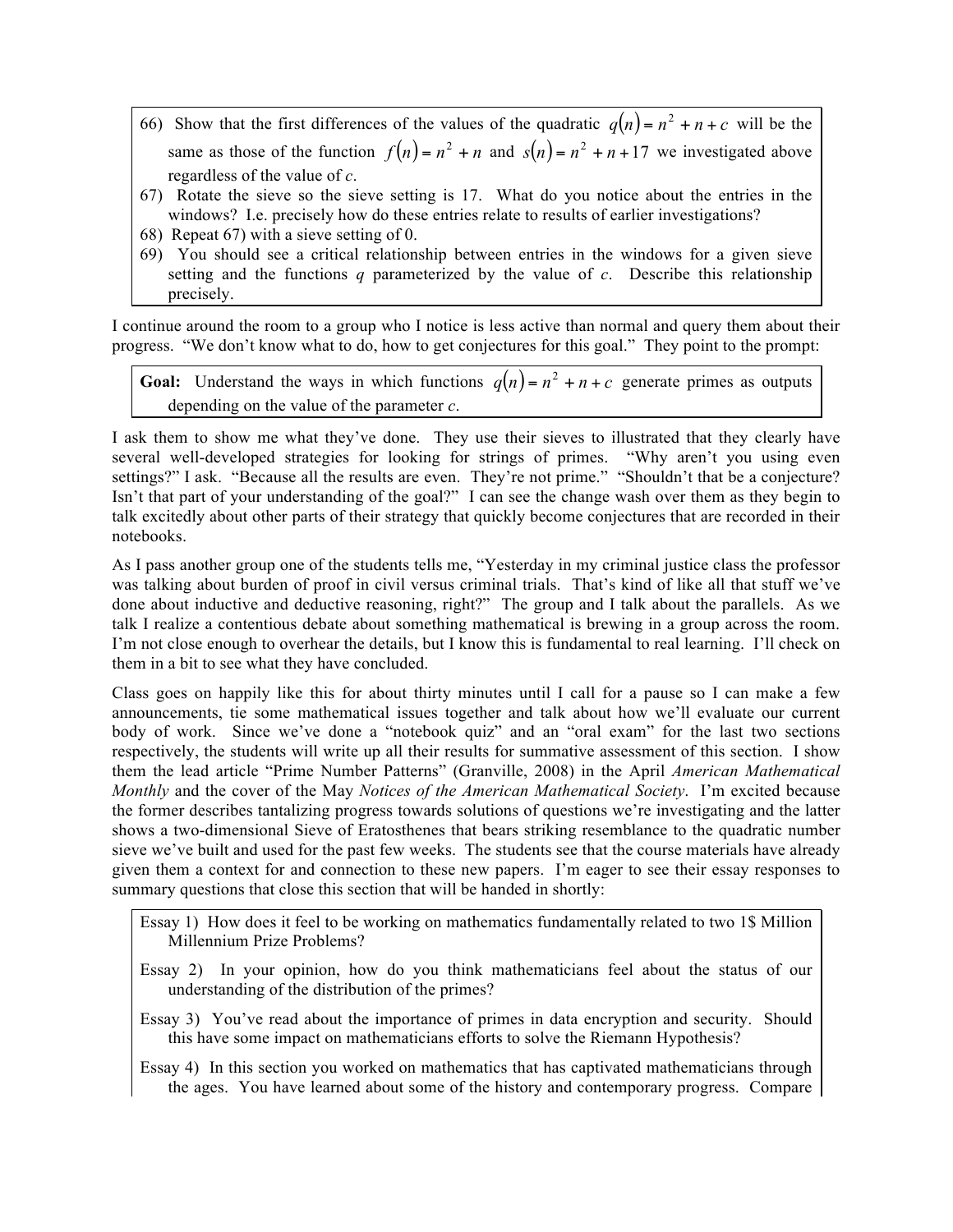and contrast mathematicians' progress in this area with the progress of practitioners in major area of focus in their different field of thought.

The first comment when we get back to "getting our math on" gives me every confidence their responses will be good because one student calls out, "Hey Doc." As I approach she asks, "Is that Wiles guy who solved Fermat's Last Theorem working on this stuff we're doing too? This is number theory too. He didn't get \$1 Million for his problem, I'd be working on this Riemann Hypothesis if I were him." The student smiles and her group members nod in agreement.

# **Proposal: An Inquiry-Based Mathematics for Liberal Arts Curriculum**

The vignette above is not hypothetical. It is what we are currently doing. The featured course is Westfield State College's mathematics for liberal arts (MLA) course, MA110 – Mathematical Explorations. The featured class is an "Accuplacer section" – a class that failed our College's placement exam! The opportunity to offer MLA students a mathematical experience like this is only possible because we have available a small body of appropriate curricular materials that have been developed during the initial stages of this project. Sadly, the extant materials provide only fleeting, extremely localized, and prohibitively time-intensive opportunities to offer such a learning environment in MLA.

We are responding with this **Phase I** proposal whose main project component is a focus on the **creation of learning materials and teaching strategies** for Mathematics for Liberal Arts students. This is a threeyear proposal with the following goal:

Central Project Goal – Develop, test, refine, and distribute a library of ten inquiry-based learning guides and supplemental teacher resources entitled Discovering the Art of Mathematics.

Each of these guides will be texts of approximately 100 pages. They can be used largely independently of each other and any two would provide appropriate material for a typical semester-long MLA course.

The goal of the Discovering the Art of Mathematics library is to provide compelling, high-quality curriculum materials and supplemental teacher resources with the following characteristics:

Content Goal - Our library will provide compelling, high quality curriculum materials and teacher resources which are engaging, intellectually challenging, and nurture in-depth explorations of mathematical topics which demonstrate the continuing role of mathematics as a cornerstone of the liberal arts tradition. This liberal arts focus includes: the role of mathematics as an intellectual pursuit, its continuing impact in shaping history, culture, logic, philosophy, and knowledge, its status as humanistic and aesthetic discipline, and its extensive contemporary growth.

Pedagogy Goal – The pedagogy of our library is radically student-centered, providing a striking alternative to traditional texts which are generally structured around a lecture dominant mode of teaching. By pragmatically employing insights from many different inquiry-based and active learning traditions, our approach supports a continuum of individual teaching styles without compromising the student focus. We expect this approach to promote a broad range of meaningful, positive cognitive, meta-cognitive, and affective student gains.

Both of these goals have been strongly informed by deep, long-term commitments to teaching MLA at the college level. These experiences were the genesis for the initial phase of this project, which was supported by two sabbaticals and small local grants. This initial phase has resulted in the development, field testing, and revision of three manuscripts which will serve as the first three volumes in our Discovering the Art of Mathematics library:

Discovering the Art of the Number Theory, 107 pages, by Julian F. Fleron (Fleron, 2003),

Discovering the Art of Knot Theory, 89 pages, by Philip K. Hotchkiss (Hotchkiss, 2008), and,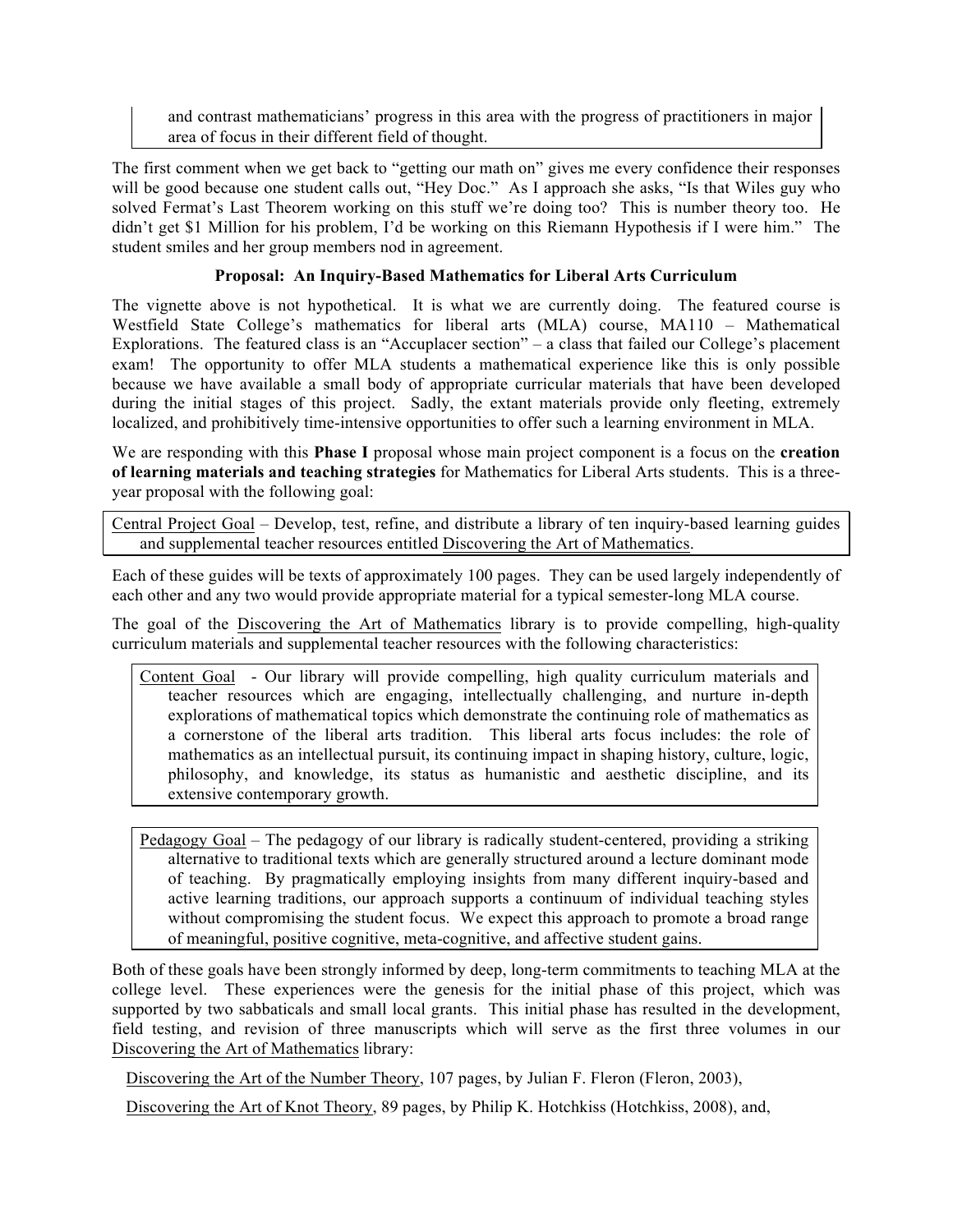Discovering the Art of the Infinite, 50 pages, by Julian F. Fleron (Fleron, 1998).

These texts and their sequels form the foundation of our project. We encourage you to work through a few sections of these texts, either via the selected excerpts included in the appendix or the full texts which are available online as .pdfs via http://www.wsc.ma.edu/renesse/bookgrant/ .

Evaluation of the initial stage of this project, given in the "Justification" section below, has been quite positive. We believe the initial stage demonstrates that our approach is viable, sustainable, and successful. It has also provided the necessary experience and direction needed to undertake the much larger project phase proposed here. We now describe the major components of our project.

## Content

MLA is generally a "terminal" mathematics course. As such we are not constrained by typical content and coverage demands. Therefore, we can, and have, focused solely on the two goals above as we have considered potential content as vehicles. Work on both the initial stage of this project and on this proposal has brought appropriate topics to the fore. These topics have coalesced into organizing themes for each of the ten volumes: the infinite; number theory; knot theory; patterns; music; reasoning, truth, logic, and certainty; geometry; calculus; puzzles and games; art and sculpture. These themes allow us to realize our content goal described above.

Outlines for each of the proposed volumes are included in the appendix. Initial bibliographies for each of the proposed volumes are included in the "Content Bibliography" which is part of the general proposal bibliography. Note that because this is an extensive, three-year project, individual volumes are at different stages of development and this will be reflected in the outlines and bibliographies. This and additional information about this library, including the three manuscripts already developed, are available at our project website http://www.wsc.ma.edu/renesse/bookgrant/ .

## Pedagogy

Years of experience have shown us that for the MLA audience, guided discovery immediately restructures the classroom dynamic between teacher and learner. We utilize this approach as a pragmatic version of the Socratic dialogue adapted to large audiences. As articulated in our series' Preface entitled "Notes to the Explorer", each book is:

Really a guide. It is a map. It is a route of trail markers along a path through the world of mathematics. This book provides you, our explorer, our heroine or hero, with a unique opportunity to explore this path – to take a surprising, exciting, and beautiful journey along a meandering path through a mathematical continent named Number Theory. [Or Patterns. Etc.]

The guided discovery component is only part of our pedagogical approach. We use it to replace classroom lectures and narrative texts. As illustrated by the vignette above and our already developed materials, students are also engaged in more open-ended investigations. As described in the "Justification" section below, our approach is informed strongly by research and practice from many different inquiry-based and active-learning movements. As is also described below, our materials are developed to support a continuum of pedagogical approaches.

## Creative Process

Our work on this project will be guided by our previous experience in the initial phase. It will take on the following form:

• Background Research and Curriculum Development – Extensive background research on both content and pedagogy is required to determine appropriate topics, themes, and vehicles for student investigation. Much of this broader work has been done. More focused work proceeds by developing small modules that are classroom tested. These smaller modules are then integrated into larger themes for the individual texts.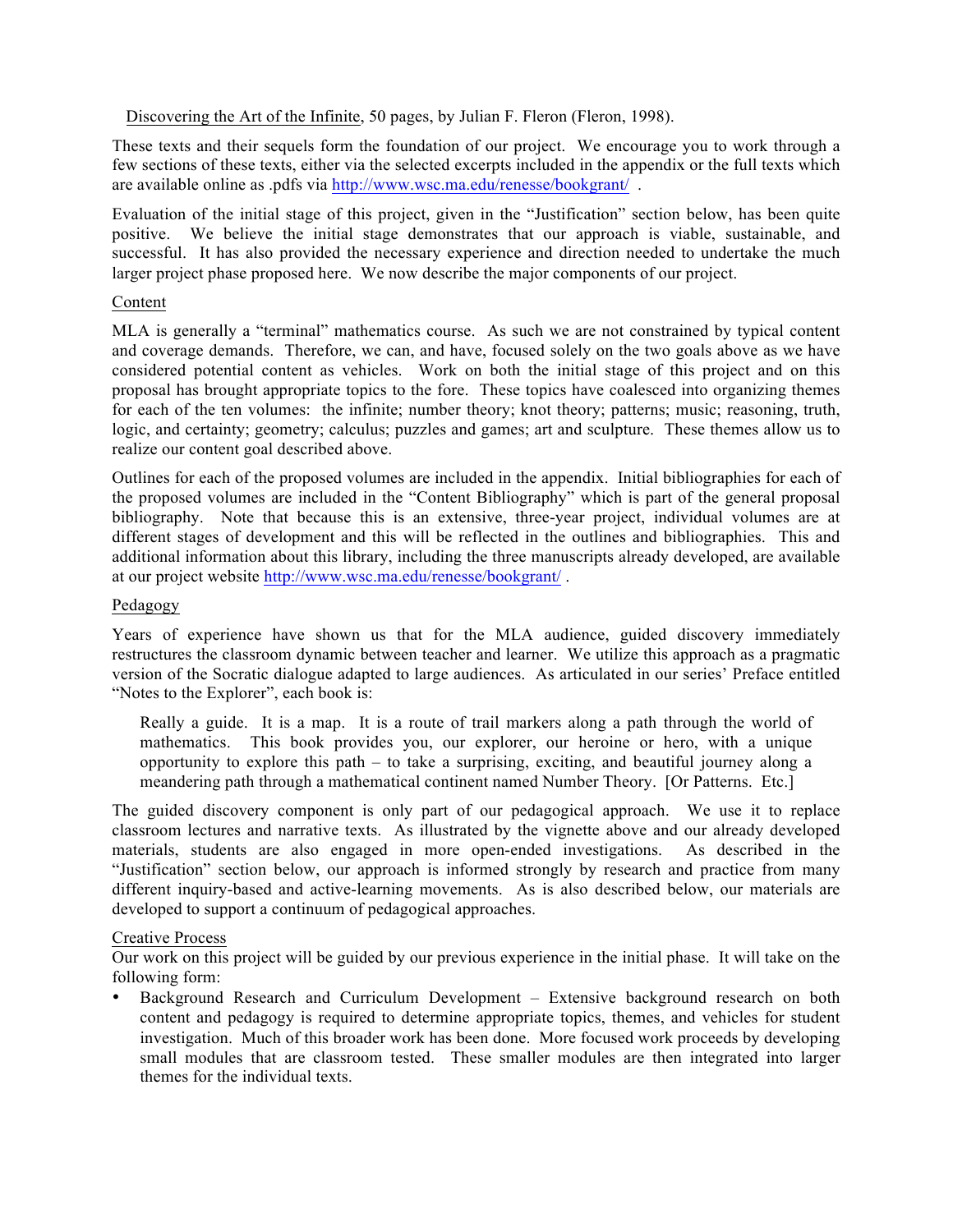- Classroom testing by project staff and other faculty at Westfield State College will be ongoing through the development of the materials. This will include both formative and summative assessment of student gains as well as formative and summative student assessment of the materials. There will be significant classroom testing at the end of initial development as well as a second round of testing following major revisions.
- An external advisory board will provide feedback. In particular, each text will be both reviewed and beta-tested by at least one member of the advisory board.
- Small scale revisions to the materials will be ongoing and major revisions will be made following classroom testing, external review, and beta-testing.
- Final revisions will be made in preparation for publication.
- Creation of appropriate teachers' materials will be ongoing throughout, informed strongly by the advisory board.

Experience has shown that at Westfield State College, where the teaching load is 12 credits per semester, the approximate workload for the completion of each text from beginning to end is approximately:

| Research and Development (Dev) 7 Credits |           | Second Classroom Testing (T2) 1 Credit |           |
|------------------------------------------|-----------|----------------------------------------|-----------|
| First Classroom Testing (T1)             | 2 Credits | Final Revisions (Fin)                  | 2 Credits |
| Revision (Rev)                           | 2 Credits |                                        |           |

This is a total of 14 Credits per book. Three books have already passed through many of the stages and a fourth has already begun research and development, providing an expected workload equivalent to 106 credit hours. In conjunction with support from our home institution (including two expected sabbaticals), this grant will support this project mainly through academic year course releases and summer stipends.

A precise timeline for the distribution of workload by book topic, semester, and project staff is given in the appendix. A summary graphic which provides the timeline is given below:



## Dissemination

As described more explicitly in the "Goals" section below, we expect dissemination to be extensive.

Our project Internet pages will be routinely updated. We will regularly participate in conferences, workshops, and meetings, presenting, organizing, and sponsoring when possible. In particular, we hope to organize a Special Session at the Joint Meetings in 2012.

We expect the entire series to be published. We have a number of potential publishers in mind as described below. The project has already spawned significant scholarly work resulting in publications and we expect this to continue.

We believe that there are many opportunities that may follow Phase I of this project, including a followup Phase II proposal.

### **Rationale**

In this section we show that our project is grounded in a vital mix of research on teaching and learning, content knowledge expertise, an experienced and qualified project team, and extensive classroom teaching practice. As such, this project is perfectly aligned with "the cyclic model of the relationship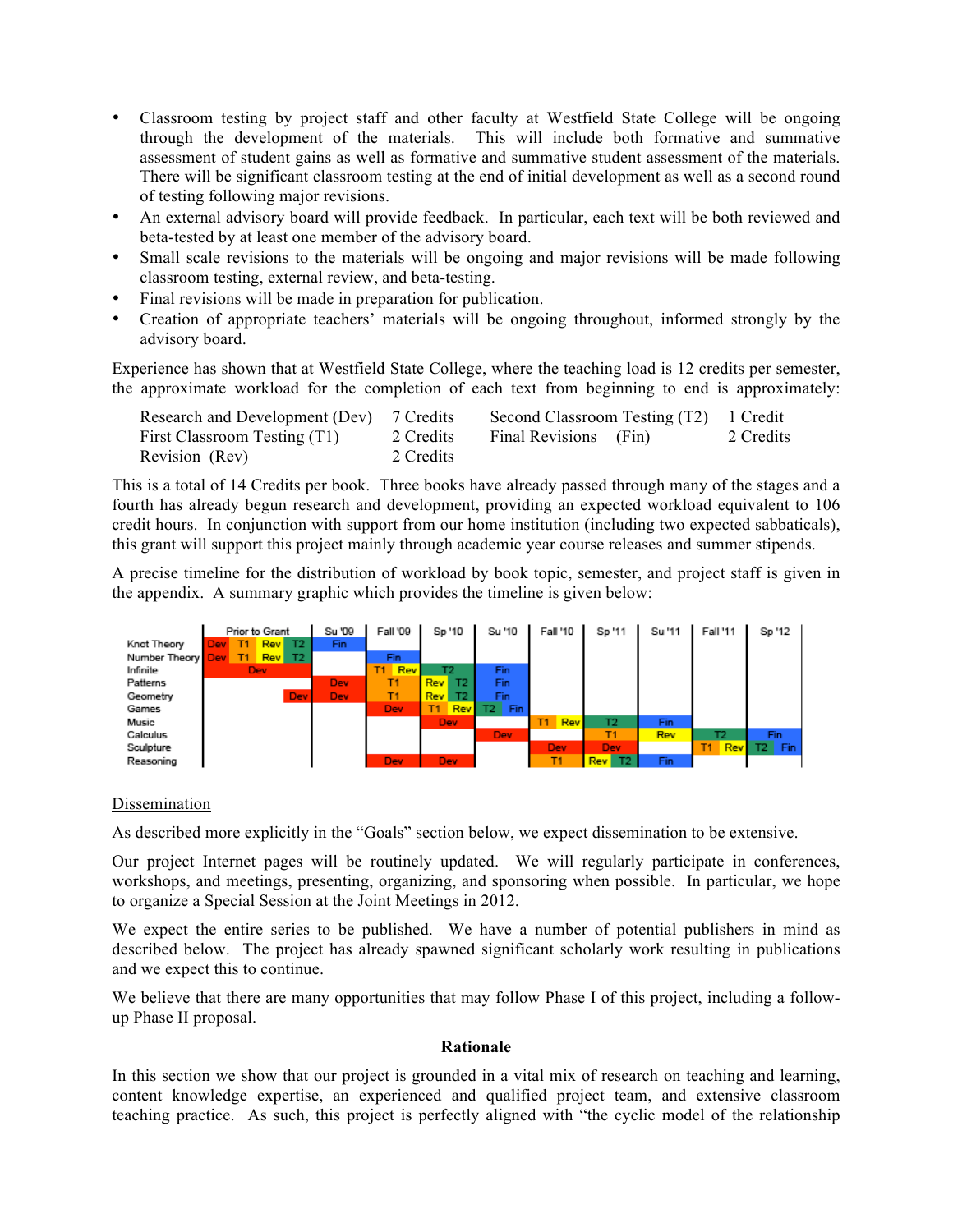between knowledge production and improvement of practice" that is the basis of the CCLI program. (CCLI, NSF 08-546, p. 5).

### Exceptional Qualifications and Opportunity

Westfield State College provides the perfect environment for the research, development, and field testing of the curriculum materials that will make up this library. Our College is a comprehensive "People's College" whose teaching tradition goes back to its founder Horace Mann. It has a significant Liberal Arts component and a common core that requires students to take two mathematics courses. Letters of support from the President and Academic Vice President (see appendix) illustrate the College's strong support.

The Department of Mathematics' mission is compatible with our project. Its mission states, in part,

The Mathematics Department offers its students an energetic and dedicated faculty who find the world of mathematics exciting and challenging, and coursework that provides them with opportunities to experience the wonders of mathematics themselves... The Mathematics faculty is proud of their commitment to creative classroom instruction and active learning... Many of these pedagogies, by requiring that students work together, help to create an inclusive, interactive learning environment where students develop important communication and interpersonal relationship skills.

Our Department offers a dozen courses that help fulfill the common core requirements. These include two mathematics for liberal arts courses: MA110 – Mathematical Explorations and MA111 – Mathematical Applications. Our Department offers as many as 12 sections of each of these courses per academic year. Hence, we have ample access to appropriate students and classes for development, testing, and evaluation. Our Department Chair is a strong supporter of this project – his letter of support is included in the appendix.

The Senior Faculty who make up our team are well-positioned to meet the pedagogical, mathematical, teaching, writing, and dissemination challenges of this project. We have broad and deep expertise in mathematics. We have significant background in pedagogy, mathematics education, and the history and philosophy of mathematics. We have significant experience teaching diverse audiences and we have the passion, intellectual interest, and commitment to make the goals of this project a reality. Detailed vitae are available on our project website: http://www.wsc.ma.edu/renesse/bookgrant/ .

### Liberal Arts Focus

In their Crossroads in Mathematics, AMATYC tells us, "It is particularly important that liberal arts students understand the impact that mathematics has had on art, history, literature, and many areas of human endeavor." (Ch. 3, p. 22) CUPM offers similar guidance, "Students must come to understand the historical and contemporary role of mathematics, and to place the discipline properly in the context of other human intellectual achievement." (CUPM, 1983, p. 110)

Unfortunately, topics such as these, which are central to the liberal arts, "are ignored by many authors of mathematics for liberal arts texts. Although mathematics is central to modern science and modern western culture, most texts bypass these important aspects of mathematics." (White, 1998, p. 675)<sup>1</sup> Our project is compatible with vision of the CCLI program to provide "excellent science, technology, engineering, and mathematics (STEM) education for *all undergraduate students*" (CCLI, NSF 08-546, p. 4; our emphasis). This need for real integration of liberal arts mathematics into the heart of general education is hardly new. Morris Kline's warning is as relevant now, if not more so, than 50 years ago:

Almost everyone knows that mathematics serves the very practical purpose of dictating engineering design. Fewer people seem to be aware that mathematics carries the main burden of scientific reasoning and is the core of the major theories of physical science. It is even less

 $1$  Despite being 30 years old this statement still applies. And, not surprisingly, the reviewed books are still in print, albeit one having changed audiences to Mathematics for Elementary Teachers.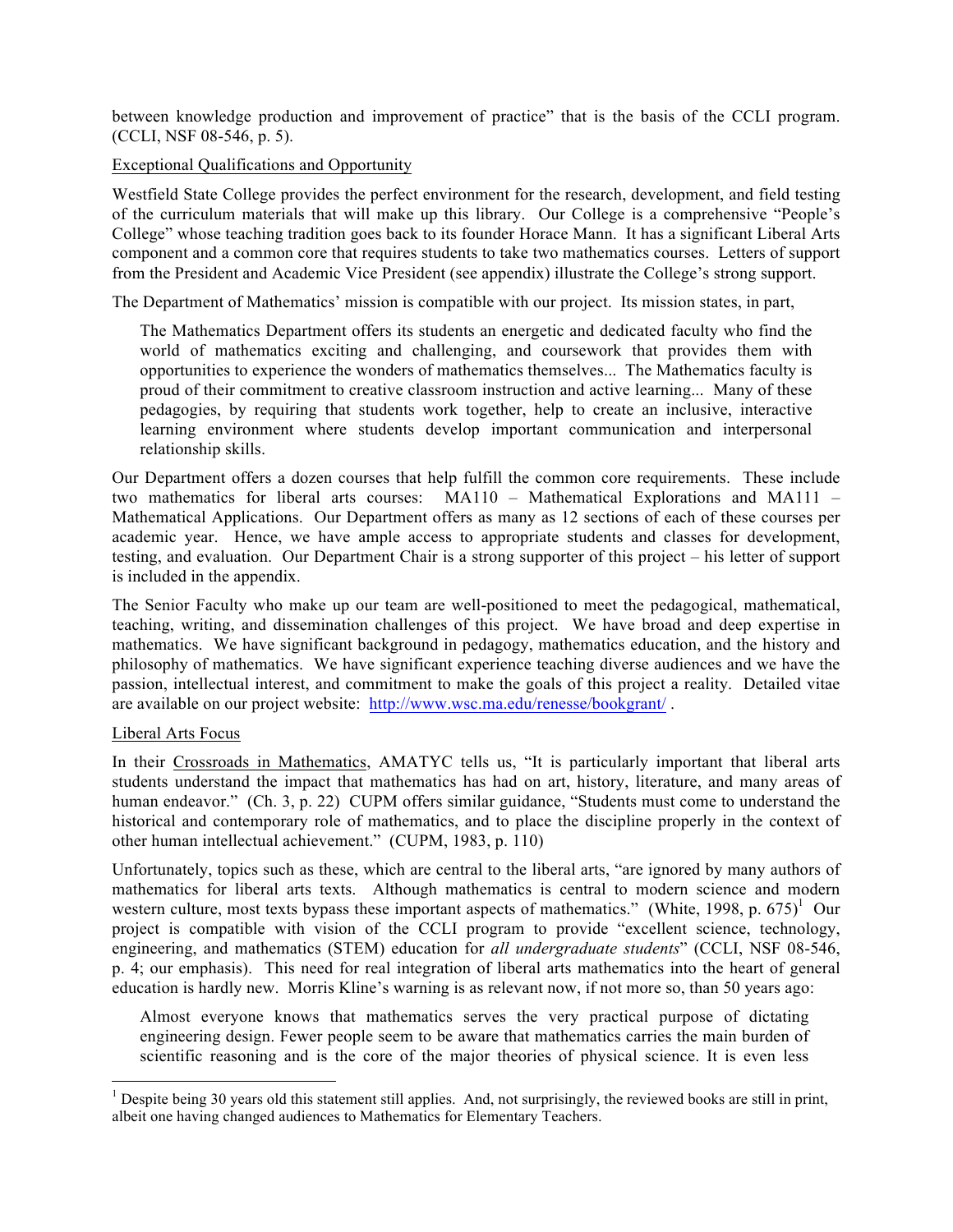widely known that mathematics has determined the direction and content of philosophical thought, has destroyed and rebuilt religious doctrine, has supplied substance to economics and political theories, has fashioned major painting, musical, architectural, and literary styles, has fathered our logic, and has furnished the best answers we have to fundamental questions about the nature of man and his universe... Finally, as an incomparably fine human achievement mathematics offers satisfactions and aesthetic values at least equal to those offered by any other branch of our culture. Despite these by no means modest contributions to our life and thought, educated people almost universally reject mathematics as an intellectual interest. (Kline, 1953)

We will meet this challenge head on. Our content is chosen expressly to nurture the study of topics central to the liberal arts. As is clearly evident from our completed manuscripts and both the outlines and bibliographies for the proposed texts, our materials are infused with art, history, culture, humanism, philosophy, and literature throughout. For example, our texts will contain extensive student investigation of a number of revolutions in intellectual achievement: non-Euclidean geometry; higher dimensions and fractal dimensions; the understanding of the infinite and infinitesimals; the continuous versus the discrete; and fundamental limits to knowledge.

Our experience shows that our choice of content and pedagogy helps students "develop the view that mathematics is a growing discipline, interrelated with human culture, and understand its connections to other disciplines." (AMATYC, Intellectual Development Standard I-4.) The success of our approach compatible with CUPM, 1983, which reminds us:

Liberal arts education, for a large percentage of the college educated population, is a rigorous, disciplined encounter with the best elements of man's history and culture. The major clientele of the mathematics appreciation courses are liberal arts students, and it is from their ranks that many of society's leaders will emerge. (CUPM, 1983, p. 110)

We have collected data from over 500 MLA students from 17 sections over 10 years in evaluating initial stages of this project. The complete data is included in the appendix. As illustrated by the data shown below, we are making significant progress with some of the challenges described in this section.



## Pedagogy

In the proposal section above we noted how our approach beginning with guided discovery fundamentally changed the classroom dynamic as recommended by the Boyer Commission. (Boyer Report, 1998, p. 16) In this section we describe how this approach builds on the existing teaching and learning knowledge base.

Throughout this discussion, it is critical to remember that our audience is Mathematics for Liberal Arts students. A Socratic approach to teaching is ancient, but the efficacy of any active-learning approach to teaching is heavily dependent on audience and content. We have taken a pragmatic approach. Because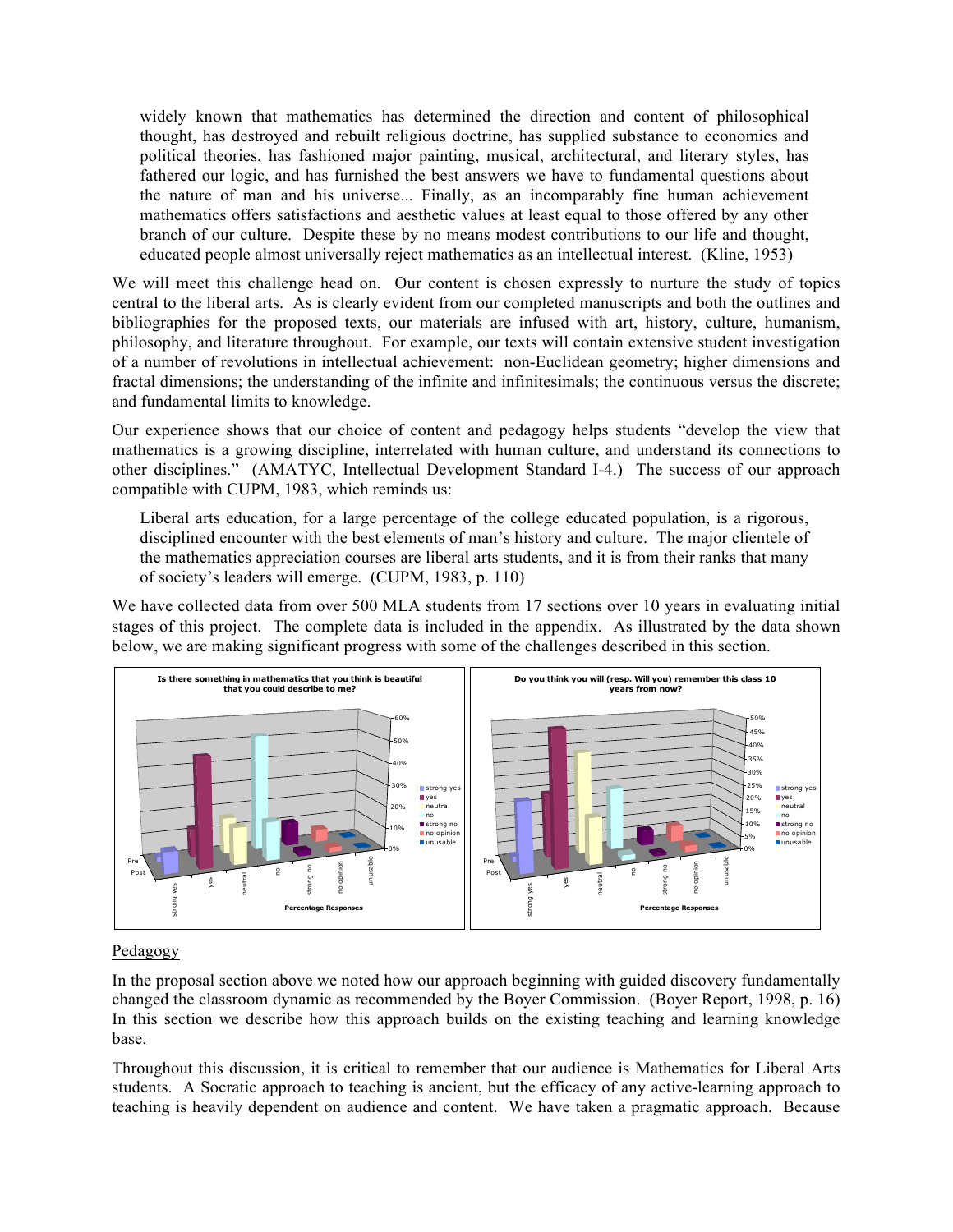"Mathematics is something that one does" (Moise, 1965), restructuring our classrooms proceeded from the central activity we envisioned students engaged in – solving problems. Guided discovery is a perfect vehicle to help begin this transformation. In this regard, our approach nicely described by Freudenthal:

Common sense and guided reinvention of mathematics will again pave the road to the answer. It will not be a simple answer since guiding reinvention means striking a subtle balance between the freedom of inventing and the force of guiding, between allowing the learner to please himself and asking him to please the teacher. Moreover, the learner's free choice is already restricted by the 're' of 'reinvention'. The learner shall invent something that is new to him but well-known to the guide. In any case reinventing is at least reinventing *something*. (Freudentahl, p. 48)

This approach is also guided by the heuristics of Lakatos, 1976 and similar warnings of Koestler, 1966, who reminds us, "The traditional method of confronting the student not with the problem but with the finished solution means depriving him of all excitement, to shut off creative impulse, to reduce the adventure of mankind to a dusty heap of theorems."

Of course, the guiding cannot be too strict (Freudenthal, 1991, p. 45-8; Borasi, 1996, p. 21). We have found that as guided discovery helps build student interest, confidence, and ability levels throughout the course the role of guided discovery can be decreased while other inquiry approaches come to the fore. The supplemental teacher materials play an important role in this transition by providing the appropriate resources. Please see the "Vignette" above, the excerpts in the appendix, and the completed texts available online for more examples.

In this phase the work of our project has been influenced by many important active learning traditions. These include literature in active learning in general (NRC, 2000; Donovan, 2005; Postman, 1969; Bickman, 2003; Davidson, 1989; Dubinsky, 1997), the Moore Method (Moise, 1965; Whyburn, 1970; Jones, 1977; Parker, 1990; Mahavier, 1999), inquiry-based learning, in a stricter sense than we have used the general term above (Audet, 2005; Lee, 2004), and problem-based learning (Amadore, 2006; Delisle, 1997; Duch, 2001). Borrowing from these many traditions, Our pragmatic approach insures that students will meet AMATYC's intellectual goal of engaging "in rich experiences that encourage independent, nontrivial exploration in mathematics, develop and reinforce tenacity and confidence in their abilities to use mathematics, and inspire them to pursue the study of mathematics and related disciplines." (AMATYC, 1995)

### Curriculum Availability and Accessibility

Curricular materials that support the Liberal Arts content we believe is important for this audience – as above, excluding quantitative reasoning and applications with no slight intended – are in limited supply. Our content vision is shared by the Mathematics Across the Curriculum Program at Dartmouth College which was funded with \$4 Million NSF grant. Namely, as "cries for increased numeracy of the undergraduate population have fed the development of mandatory general education courses in 'quantitative literacy' throughout the country, Dartmouth has taken a different and more difficult road, with the creation of a broad swath of courses designed to attract rather than conscript students into mathematics. This alternate path stems from a lengthy discussion of the goals of a liberal arts education." (Wallace, 2000) While of great value, we feel the materials developed in this program may not provide the accessibility needed for typical faculty who teach this course and typical students who take this course. The Heart of Mathematics (Berger/Starbird, 2000) provides excellent content, but does not address the pedagogy needs described in "Problems to Address" above. (Fleron, 2000)

As noted in "Problems to be Addressed", the challenges in pedagogy are dramatic since texts for this audience are generally written following a traditional lecture approach style. Encouraging faculty to adapt to using a more inquiry-based approach is "a change not undertaken lightly. Giving up the safety and authority of the podium can be unsettling for faculty accustomed only to a traditional, teachercentered lecture format." (Duch, p. 9)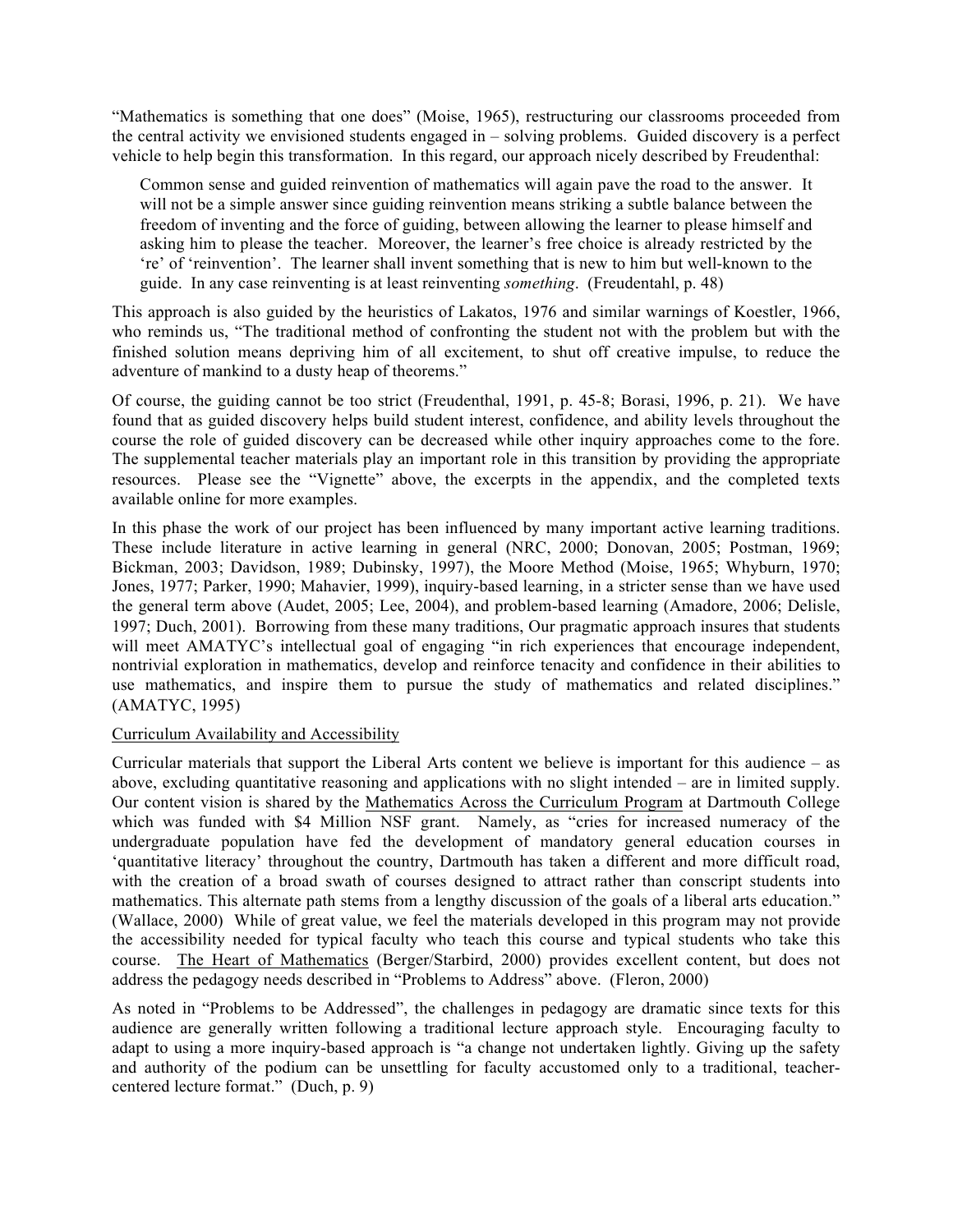We are aware of only three broadly available resources which correspond to our content and pedagogy visions for MLA: Jacobs, 1994, Farmer, 1996, and Farmer/Stanford, 1995. The topics in the first are uneven, in need of revision, and the level of the book is generally below an appropriate level for a college audience. The latter two books are excellent, but generally at a level that is too advanced for the typical MLA student. While one can piece together inquiry-based materials for an MLA course for a semester or two from these texts, it is a lot of work with uneven results that cannot be broadly utilized. In short, extant materials are not sufficient to support the content and pedagogy demands we have described.

Discovering the Art of Mathematics will provide the requisite texts and supplemental materials for faculty to broadly integrate inquiry-based approaches in MLA. The materials developed as part of this project support a continuum of pedagogical approaches to provide broad accessibility without compromising their student focus. For example, the texts together with the supplemental materials provide ample material for both teacher led discussion and homework/assessment. Hence, faculty and departments new to inquiry-based learning with this audience can gradually incorporate it into their teaching. On the other end of the continuum, one can use the approach described in the vignette which relies heavily on a strict inquiry-based. This flexibility will encourage broader adoption of our materials.

## General Education Content

In their Crossroads in Mathematics, AMATYC provides seven "Standards for Intellectual Development". They include the following:

- I-1 Students will engage in substantial mathematical problem solving.
- I-3 Students will expand their mathematical reasoning skills as they develop convincing mathematical arguments.
- I-5 Students will acquire the ability to read, write, listen to, and speak mathematics.
- I-7 Students will engage in rich experiences that encourage independent, nontrivial exploration in mathematics, develop and reinforce tenacity and confidence in their abilities to use mathematics, and inspire them to pursue the study of mathematics and related disciplines. (AMAYTC, 1995)

As illustrated in our vignette, each of these plays a central role in our classroom. Our materials are developed to insure these standards play a similarly important role in classrooms that use these materials.

### Contemporary Mathematics

Crossroads in Mathematics recommends, "Whatever topics are selected should present fresh mathematics to students rather than a rehash of previously studied topics." (AMATYC, Ch. 3, p. 20) Similarly, MLA courses should stress: "The nature of contemporary mathematics, the recent emergence of several mathematical sciences, and the existence of a large body of interesting writing about mathematics." (CUPM, 1983, p. 111) As described in our goals below and illustrated by our outlines, bibliographies, and referenced work, the content of the library will largely be mathematical topics students have not previously encountered and will prominently include mathematics from each of the last three centuries.

### Public Perception

In describing the broader impacts, the RFP asks, "What may be the benefits of the proposed activity to society?" (CCLI, NSF 08-546, p. 11) Public perception of mathematics in this country is not at all positive. Moving Beyond Myths warned us, "Harmful myths about mathematics metastasize to the body politic, spreading ignorance and excusing underachievement throughout society. Efforts to eradicate these pernicious myths will require sustained support at all educational levels, but especially in colleges and universities where society's leaders are educated." (CoMSY2000, 1991, p. 12)

As illustrated by the date shown below, our innovative approaches to content and pedagogy seem to be helping us make fairly dramatic affective gains with this audience. Complete data is contained in the appendix. As described in the section on goals and evaluation, we will collect additional data measuring affective gains as part of this project.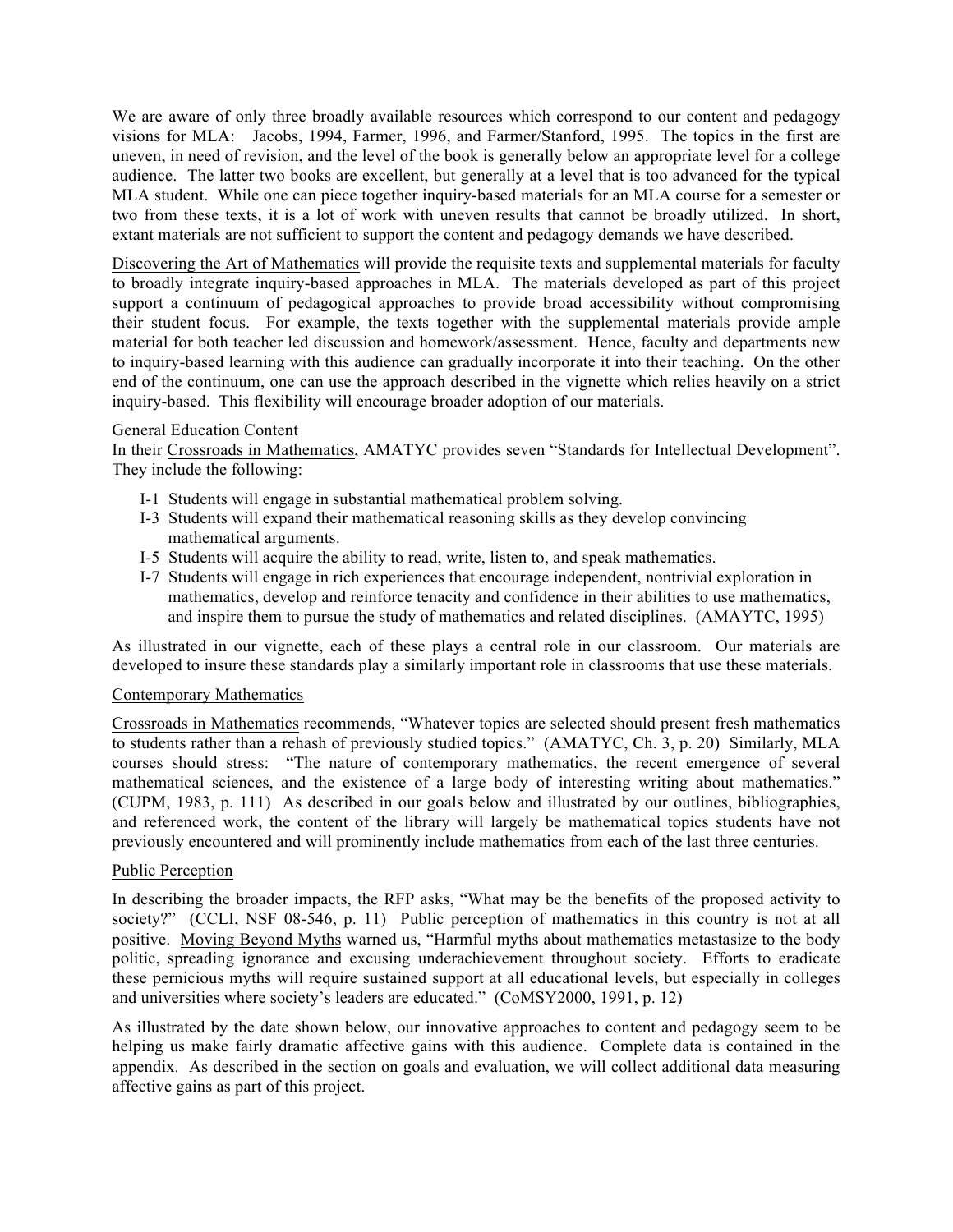

### **Goals and Evaluation**

We are now in a position to describe how our general goals described in the "Proposal" section give rise to particular project goals and measurable outcomes that will be evaluated. Following each of the goals below we identify by number the specific tools (see "Project Evaluation: Assessment Tools" below) we will use for assessment.

There are a number of goals which relate to the broader impact of the project. These include:

 The creation of the first body of inquiry-based curriculum materials that provide a sufficient alternative to the pervading lecture-approach used in Mathematics for Liberal Arts (MLA) courses. This practical alternative will provide pedagogical flexibility so it can be broadly applied. (1, 4 - 8)

 The creation of innovative curricular materials for MLA that appropriately supports the central, longstanding and ongoing role of mathematics in the liberal arts tradition.  $(1, 3 - 7)$ 

 The creation of meaningful, high-quality curriculum materials which successfully integrate contemporary mathematics into courses for non-specialists. (1 - 7)

 The creation of inquiry-based curriculum materials that are also appropriate for a large number of secondary audiences, including: mathematics for elementary education, independent study students, gifted and talented high school students, and home schooled students.  $(1, 3 - 5)$ 

 Helping to build a larger community of teacher/scholars employing inquiry-based learning in a diversity of lower division college mathematics courses. (3 - 8)

 Helping to build a more active community of teacher/scholars who reclaim the tradition of the liberal arts as a balanced part of our mathematics curriculum, particularly in MLA courses. (3 - 8)

 Providing a baseline of appropriate inquiry-based curriculum materials for MLA which enable other faculty to contribute materials, spurring the creation of a larger, dynamic, library of materials. (6 - 8) The broad dissemination of the materials described above. (6 - 8)

The cornerstone of all of this work is certainly student learning. There are a variety of student learning goals which will be supported by the use of the Discovering the Art of Mathematics library. The most central student learning goals fall naturally into four main categories.

While there are local content goals for each of the volumes in the library, there are universal content goals as well, including:

 Students will understand the role of mathematics as an intellectual pursuit, its continuing impact in shaping history, culture, logic, philosophy, and knowledge, and its status as a humanistic and aesthetic discipline. (1, 2, 4)

Students will understand the ubiquitous role of mathematics in the world around them. (1, 2, 4)

 Students will learn that mathematics is a vital, rapidly growing, field of intellectual inquiry with a dedicated cohort of practitioners. (1, 2, 4)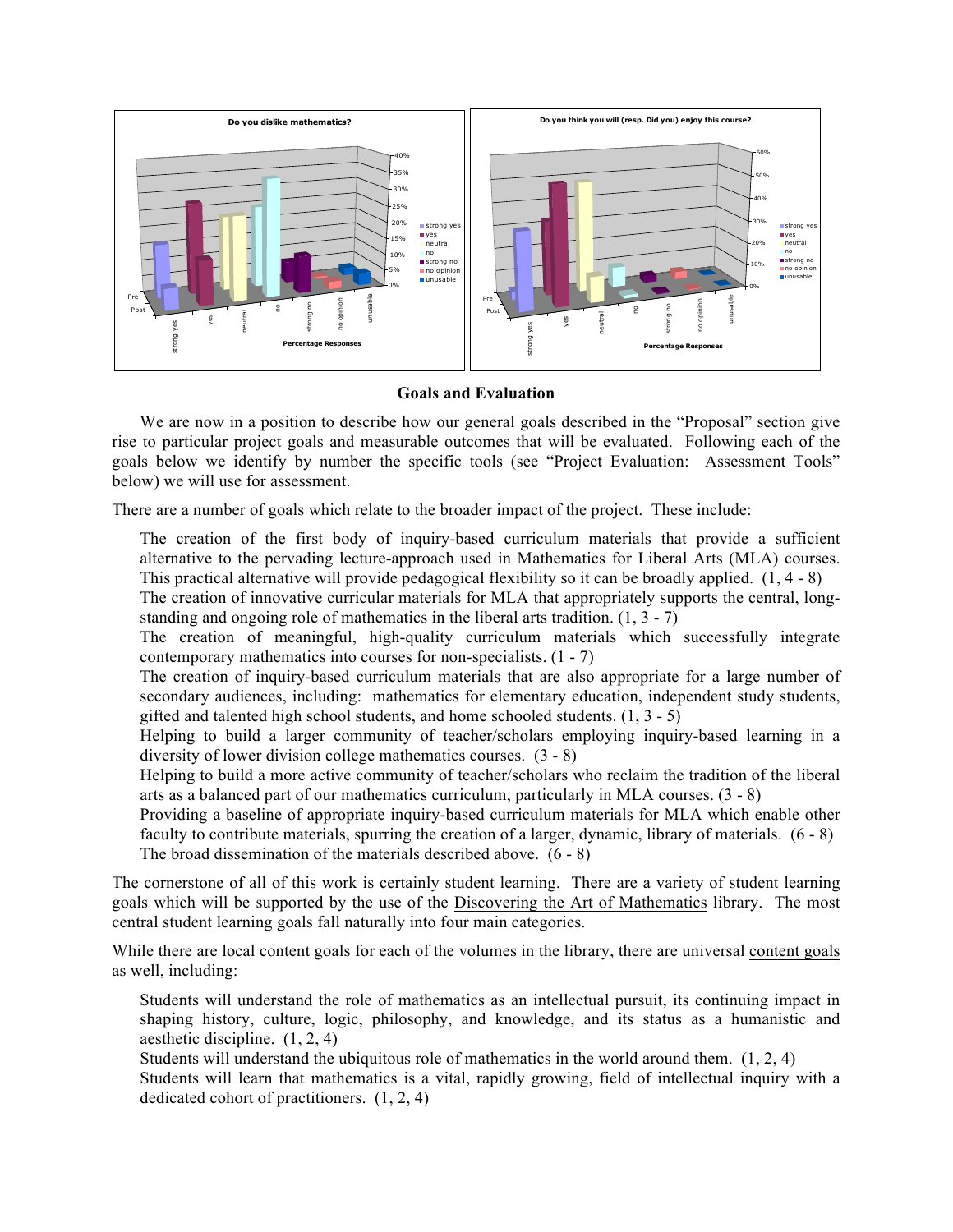The many cognitive goals include:

 Students will strengthen their reasoning skills. (1, 2, 4) Students will strengthen skills in reading, writing, and speaking. (1, 2, 4)

Strengthening several metacognitive goals is also central to our approach. These include:

 Students becoming more self-monitoring, reflective learners. (1, 2, 4) Students becoming more effective problem solvers. (1, 2, 4) Students taking greater personal responsibility for learning. (1, 2, 4)

For this particular audience affective goals are particularly relevant. They include:

 Students will gain a healthy, balanced perception of mathematics. (1, 2, 4) Students will improve their mathematical confidence. (1, 2, 4) Students will approach mathematics more positively, aware of the negative impact of broadly held societal views.  $(1, 2, 4)$  Students will be capable of and interested in considering mathematics outside of the confines of the classroom, understanding the value of life-long learning in mathematics. (1, 2, 4)

### Project Evaluation: Assessment Tools

The evaluation of this project will have many different components. They are numbered here to correspond to the numbering above.

- 1. Formative Assessment by Students during Research, Development, and Field Testing As noted above, we have a perfect environment in which to develop and test these materials. As we have done in initial phases of this project, background research, development, and field testing of these materials will be done in close collaboration with students and faculty in these courses. In particular:
	- a. Students will provide real-time formative feedback as they work through draft materials in class and outside of class.
	- b. Students will be prompted with open-response questions which encourage them to reflect on varied content and learning experiences. Data generated from these reflective statements will be coded and used in the evaluation and appropriate revision of materials.
- 2. Formative and Summative Evaluation of Students Significant student data has been collected via surveys, journaling, and many other forms of assessment over more than ten years. (The appendix includes the survey data.) We will continue and expand this work in the following ways:
	- a. Under the guidance of our Evaluation Consultant we will revise our survey to help provide additional data to evaluate the affective goals above.
	- b. Our Evaluation Consultant will also help us develop pre- and post-tests that will help provide reliable, psychometrically sound measures of content understanding, cognitive student gains, and metacognitive student gains.
	- c. We will continue to require significant student journaling in addition to the writing in 1.b. These journals will be coded and used in the evaluation and appropriate revision of materials.
	- d. We will continue to assess student learning through homework, quizzes, exams, projects, and posters. Each of these areas provides valuable formative assessment of the efficacy of our work.

It should be noted that the scope and timeline of this project make large scale, controlled student evaluation unfeasible. At the conclusion of Phase I of this project, such evaluation will be the natural subject of a Phase II grant which includes "Assessing Student Achievement" as a component focus.

3. Advisory Board Review – Our advisory board will include several faculty who review materials and provide general guidance. Our advisory board will also include nationally recognized, grantsupported external reviewers. Each volume will be reviewed by at least one of these external reviewers.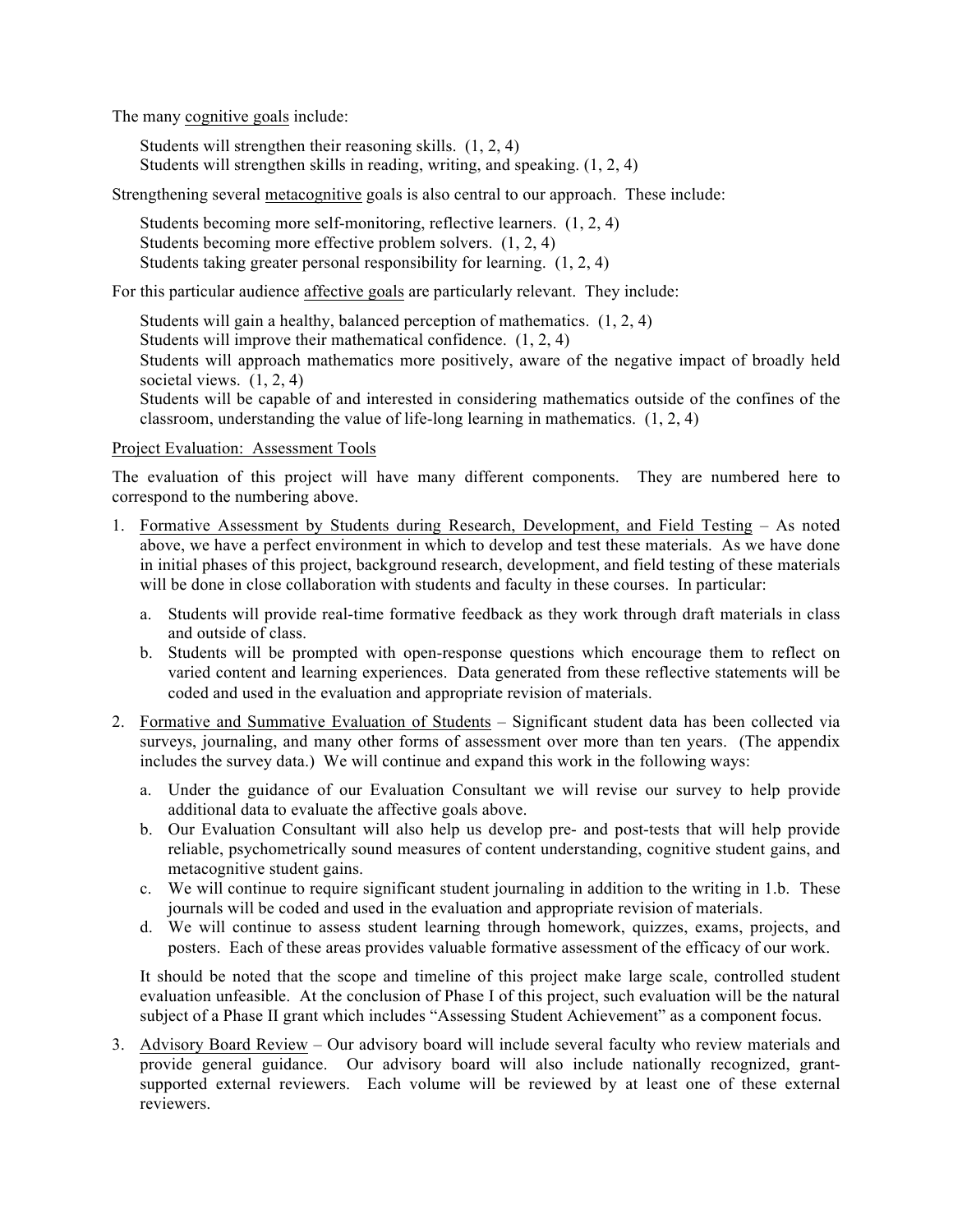- 4. Advisory Board Beta Testing Beta testing will happen both locally with internal testers and globally under the direction of nationally recognized, grant-supported beta testers who serve on our advisory board. Each volume will be beta tested by at least one of these external reviewers in an appropriate MLA or cognate course. All beta test sites will report survey data, pre- and post-test results, and will provide detailed written evaluation of the beta testing.
- 5. Peer Review We will continue to disseminate drafts and encourage voluntary review, beta testing, and evaluation by interested teaching/scholars. Notable reviews already include:
	- a. George Andrews, President of the American Mathematical Society (AMS), called Fleron, 2003 "delightful", noting our project is "tackling… head on" the problem of "what can be done to provide mathematics courses of some substance for students in the liberal arts."
	- b. Ken Ono, Presidential Early Career Award Recipient and 2009 AMS Invited Address Presenter, said, "Fleron's manuscripts… are a very good indication of his commitment to education."
	- c. Margie Hale, author of the R.L. Moore style book Hale, 2003, says she "has no doubts that many students, previously bored with mathematics, will find the explorations in these texts engaging."

See the appendix for the full text of these letters of support.

- 6. Presentations and Workshops Any precise details of dissemination plans are dependent on the work-product resulting from the body of this grant. We expect to submit proposals which will be peer-reviewed to provide evaluation of the impact and intellectual merit of our work. Appropriate venues for presentations are expected to include regional and national meetings of the Mathematical Association of America (MAA), AMS, AMATYC, and Legacy of R.L. Moore. Additionally, appropriate venues for focused workshops are expected to include Project NExT, MAA PREP, Chautauqua Institute, and MAA Short Course at the Joint Meetings.
- 7. Publications As above, it is too early to provide specific details. However, we expect the full library of ten texts, supplemental teachers materials, and scholarly papers resulting from this project to be nationally disseminated via high-profile, peer reviewed venues. *This will provide external, peer-reviewed evaluation of our work*. For example:
	- a. Publication of the entire series would be appropriate through:
		- i. The MAA's *Classroom Resource Materials Series* where the PI has served as an Editorial Board Member,
		- ii. The AMS's *Mathematical World Series* which published Farmer, 1995 and Farmer, 1996.
		- iii. Commercial publishers, several of whom have approached us about our work, or,
		- iv. Internet publication through *Journal of Inquiry-Based Learning in Mathematics,* the MAA's *Mathematical Sciences Digital Library (MathDL)*, or similar venue.
	- b. Publication of selected content and work-byproduct would be appropriate through many venues, and we have already demonstrated progress in this area:
		- i. Fleron, 1999 was a direct result of work on Discovering the Art of the Infinite (Fleron, 1998).
		- ii. Both Fleron/Ecke, 2008 and Fleron, 2008 are direct results of work on this project. The former is in final stages of preparation for submission to the National Council of Teachers of Mathematics *Mathematics Teacher* and the later is in the process of dissection into two separate papers for submission to the *Mathematics Teacher* and MAA *Math Horizons*.
		- iii. *PRIMUS* has published a number of articles on Mathematics for Liberal Arts (Sterger, 1976; Briggs, 1993; Aboufadel, 1994; Garrison, 1995; Doty, 1995; Gura, 1996; Grant, 1999; Grzegorzyk, 2005) and an article on our pedagogical approach would seem appropriate.
- 8. Phase II Proposal Given the extensive scope of the curriculum materials at the heart of this project, we are focusing on a single project component – Creating Learning Materials and Teaching Strategies. As should be clear from our goals and evaluation above, we expect that this project will develop into a larger, Phase II project that will focus on all five CCLI Project Components. Review of a proposal for this extended project would provide another level of evaluation.